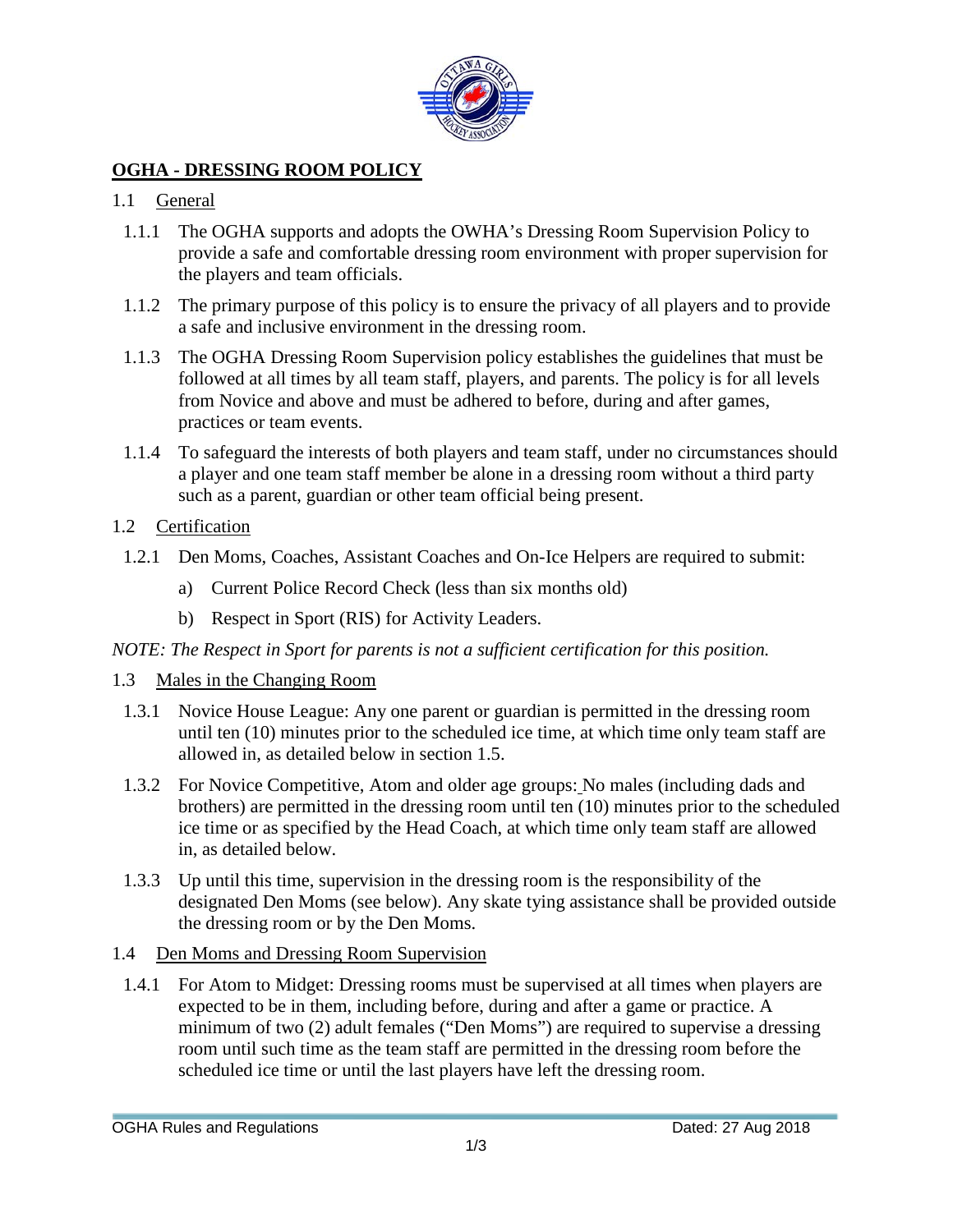

1.4.2 It is the responsibility of the Den Moms to ensure that the dressing room is left in a neat and tidy condition after use. There should be no locked doors except when the team is on the ice.

# **Top Ten Den Mom : Dos**

1. Keep the room safe (Skate guards ON, no sticks) and clean. The room should be left cleaner than it was found.

2. Create a welcoming and friendly environment.

3. Be loving, compassionate, and helpful (some games are tougher than others. Our players need to know everything will be alright)

4. Be patient, and ALWAYS positive.

5. Set achievable goals at each age group for dressing independently. Encourage independence and time management with dressing and preparing for games and practices.

6. Keep discussions appropriate, and inclusive.

7. Be visible and approachable at all times.

8. Pay equal attention to all players….treat the players the same way you would want your daughter to be treated.

9. (a) Meet with the Head Coach to understand the expectations he/she has for the players before games/practices.

(b) Help support these rules and guidelines within the change room, and beyond.

 (c) Keep the coaches in the loop. Someone may be having a bad day, under the weather, or tweaked something at school. This info may only come out in the room. It's important to share this with the Coaches, and/or Trainer.

10. Remember….this should be a blast! The dressing room should be a great time for our girls. (Even better if the Den Moms are having a great time, too!!!)

## **Top Ten Den Mom: Don'ts**

1. Allow any type of bullying, harassment, or foul language. (Music is always a touchy subject as the girls get older. Set the rules early, and stay with them)

2. Focus on your own daughter.

3. Embarrass/Judge the girls.

4. Take over the room (Let the girls be, within reason, of course)

5. Allow cellphones to be used in the room. Step out of the room in cases in which cell phones usage is necessary. (Both players, and Den Moms)

6. Contradict the coaching staff. (Follow the 24 hour Rule).